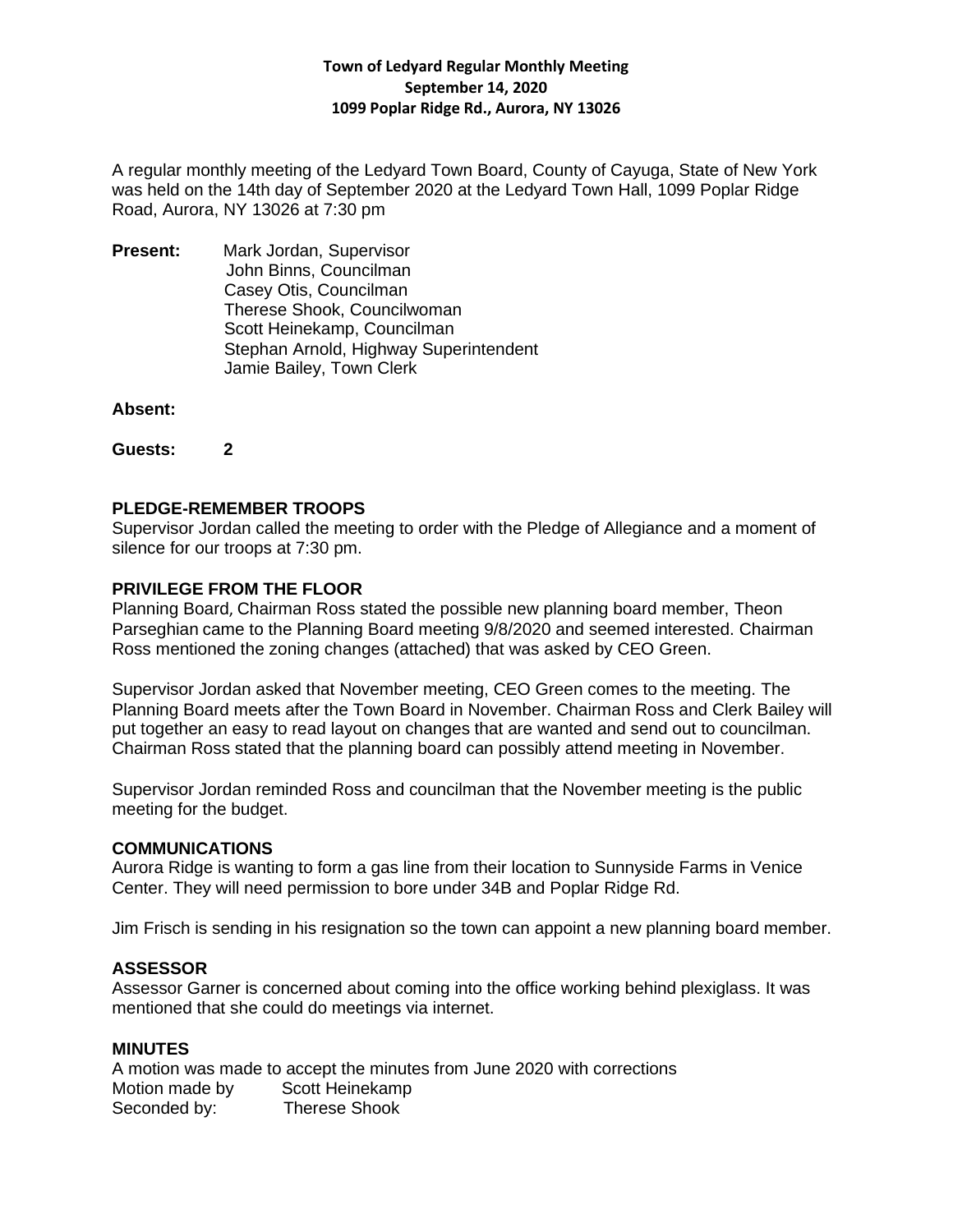## **Town of Ledyard Regular Monthly Meeting September 14, 2020 1099 Poplar Ridge Rd., Aurora, NY 13026**

Aye: 4 Shook, Otis, Hinekamp, Binns Nay: 0 Absent: Motion: **PASSED**

### **REPORTS**

A motion was made to accept the Supervisor, Clerk, Code Enforcement report for month of August.

| Motion made by |   | John Binns                    |
|----------------|---|-------------------------------|
| Seconded by:   |   | Scott Heinekamp               |
| Aye:           | 4 | Shook, Otis, Heinekamp, Binns |
| Nay:           |   |                               |
| Absent:        |   |                               |
| Motion: PASSED |   |                               |

# **BILLS**

| <b>ABSTRACT</b>                    | # 09                          |
|------------------------------------|-------------------------------|
| <b>VOUCHER</b>                     | 201 - 226                     |
| <b>FUND A</b>                      | \$8,867.86                    |
| <b>FUND B</b>                      | \$26.98                       |
| <b>FUND DB</b>                     | \$6,357.34                    |
|                                    | TOTAL AMOUNT \$15,252.18      |
| A motion was made to pay the bills |                               |
| Motion made by                     | John Binns                    |
| Seconded by:                       | Casey Otis                    |
| Aye:<br>4                          | Shook, Otis, Heinekamp, Binns |
| Nay:                               |                               |
| Absent:                            |                               |
| <b>Motion: PASSED</b>              |                               |

### **CCWSA**

Supervisor Jordan has spoken to a few residents on Honoco and they want sewage over water. Supervisor Schenck from Union Springs stated that their water lines go to Great Gully Rd. and believe it will be cheaper to tie into their line in Union Springs. Councilman Heinekamp is concerned about the revenue that Wells College receives with the current situation. Supervisor Jordan will be on the steering committee for the project.

# **HIGHWAY**

### **Salt Storage**

Superintendent Arnold stated that the builder wants a company to come and do geotechnical test holes. This will cost approximately \$2,700.00. Supervisor Jordan will speak to Brian at Hybrid in regard to the geo-technical testing.

### **Truck**

Superintendent Arnold stated that the highway dept. is ready to sell the 2010 Western Star. The plow and wing will go with it. Superintendent Arnold will put it on Auction